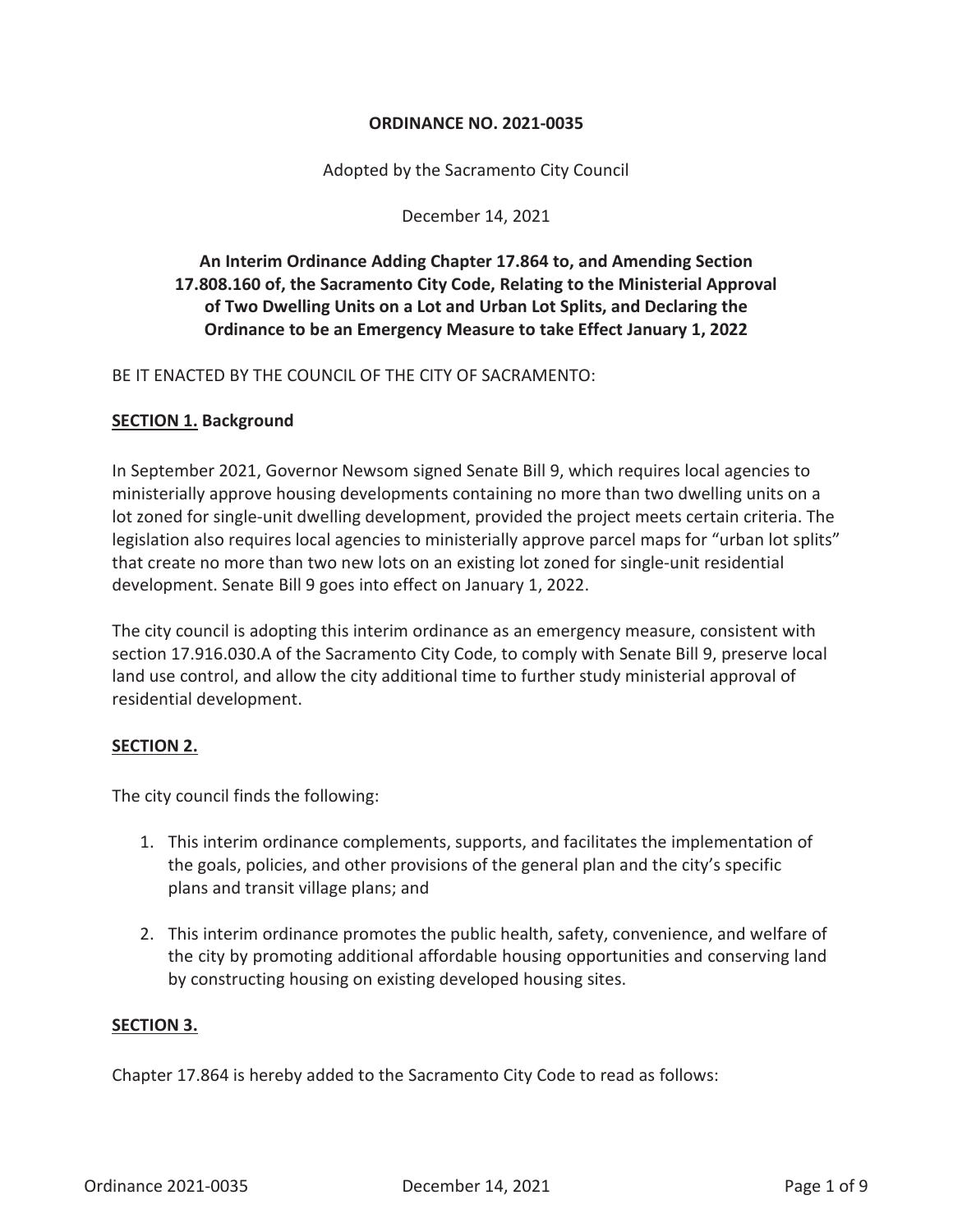# **Chapter 17.864 MINISTERIAL APPROVAL OF TWO DWELLING UNITS ON A LOT AND URBAN LOT SPLITS.**

#### **17.864.010 Purpose and intent.**

The purpose of this chapter is to comply with Senate Bill 9 (Chapter 162, Statutes of 2021), related to housing development approvals and urban lot splits. Consistent with that bill, this chapter authorizes a ministerial review process for housing developments containing no more than two dwelling units in compliance with California Government Code section 65852.21. Under that section, a "housing development contains two [dwelling] units if the development proposes no more than two new units or if it proposes to add one new unit to one existing unit." This chapter also, consistent with Senate Bill 9, authorizes a ministerial review process for parcel maps that create no more than two new lots (referred to in state law as an "urban lot split") in compliance with California Government Code section 66411.7.

Nothing in this chapter precludes an applicant from applying for a development permit under another section of this code.

### **17.864.020 Housing development projects eligible for ministerial review under Government Code section 65852.21.**

A. Administrative permit. Except as provided in subsection B, the city will grant an administrative permit to any housing development containing no more than two dwelling units if it complies with all the following:

- 1. General requirements.
	- a. The site is located within the RE or R-1 zones.

b. The project qualifies for ministerial approval under California Government Code section 65852.21.

c. Dwelling units created pursuant to this section may not be used as short-term rentals, bed and breakfast inns, hotels, or any other nonresidential use, excluding a use authorized by article II of chapter 17.228, related to home occupations.

2. Development standards.

a. Height. New construction must comply with the height limit of the applicable zone.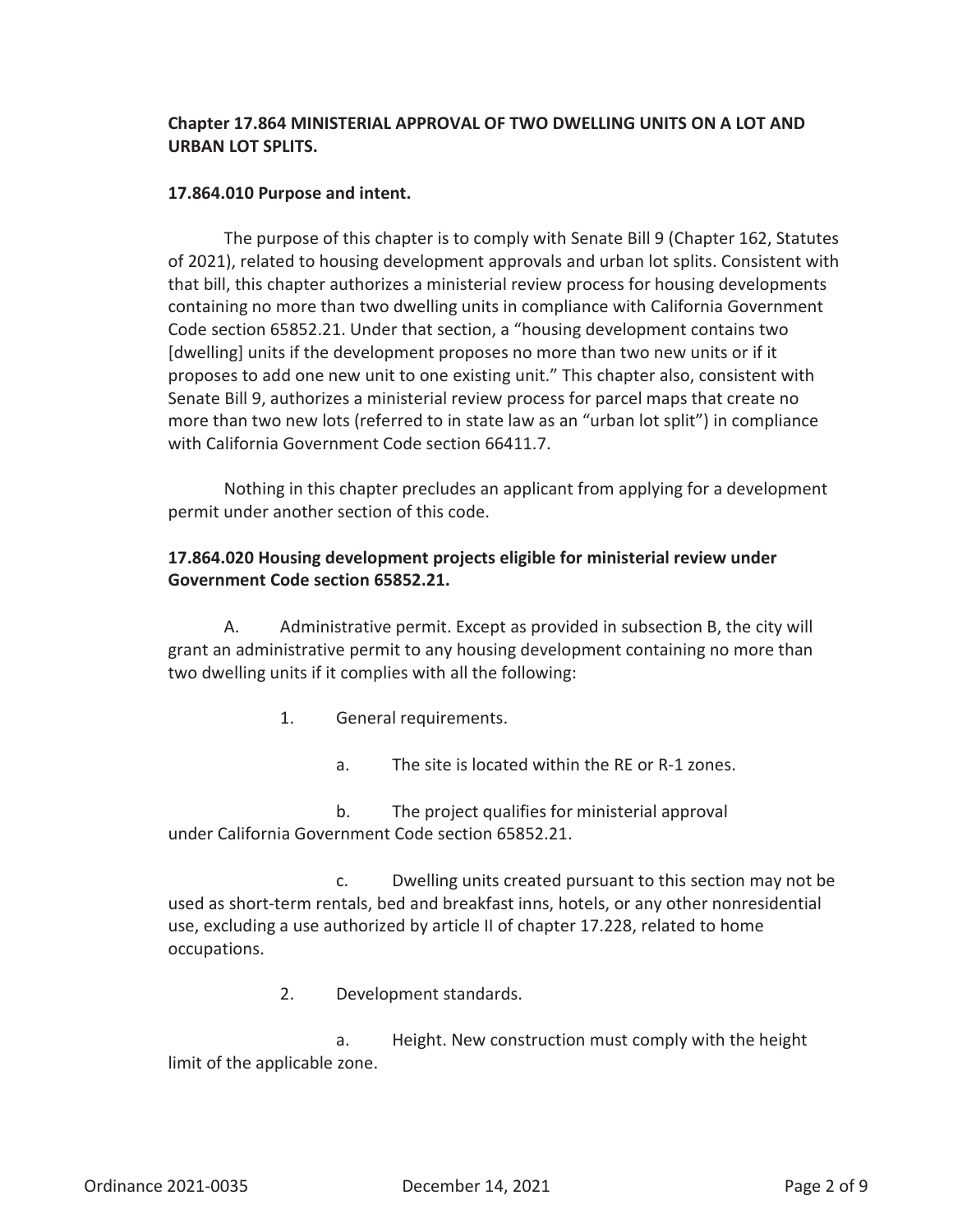b. Density. The maximum density is two dwelling units per

lot.

c. Lot coverage. The housing development must comply with the lot coverage requirement applicable to the zone in which the development is located unless that requirement would have the effect of physically precluding the construction of up to two dwelling units or would physically preclude either of the two dwelling units from being at least 800 square feet.

d. Bulk control. All dwelling units, excluding accessory dwelling units, must be contained within the base building envelope, which may not exceed a height of 35 feet. The base building envelope is the three-dimensional air space contained between the front-yard, side-yard, and rear-yard setbacks of a lot and conforming to the following planes:

i. Side planes and roofline planes. The side planes of the envelope begin at the side property lines at the average elevation of the finished lot grade at the front setback line and rise directly vertical and perpendicular to each side property line to a height of 12 feet; at this point, the envelope slopes inward from each side at a 45 degree angle to form the roofline planes that continue inward until the roofline planes intersect or until these planes reach a height of 35 feet, whichever is shorter.

ii. Front plane. The front plane of the base building envelope starts at a line equal to the shortest setback of the adjacent residences on the same side of the street, or across the street if there are not two typical adjacent residences, and rise directly vertical and perpendicular to the front property line to a height of 14 feet; at this point, the envelope slopes towards the rear property line at a 45-degree angle to a height no greater than 35 feet above the average elevation of the finished lot grade at the front setback.

e. Setbacks. The following setbacks apply:

i. Front-yard setback. The minimum front-yard setback is as follows:

(a) If there are at least two other buildings with front-yard setbacks on the same side of the street on the same block as the lot for which the setback is being determined, the minimum front-yard setback is the average of the two front-yard setbacks of the nearest two buildings.

(b) If there is only one other building with a front-yard setback on the same side of the street on the same block as the lot for which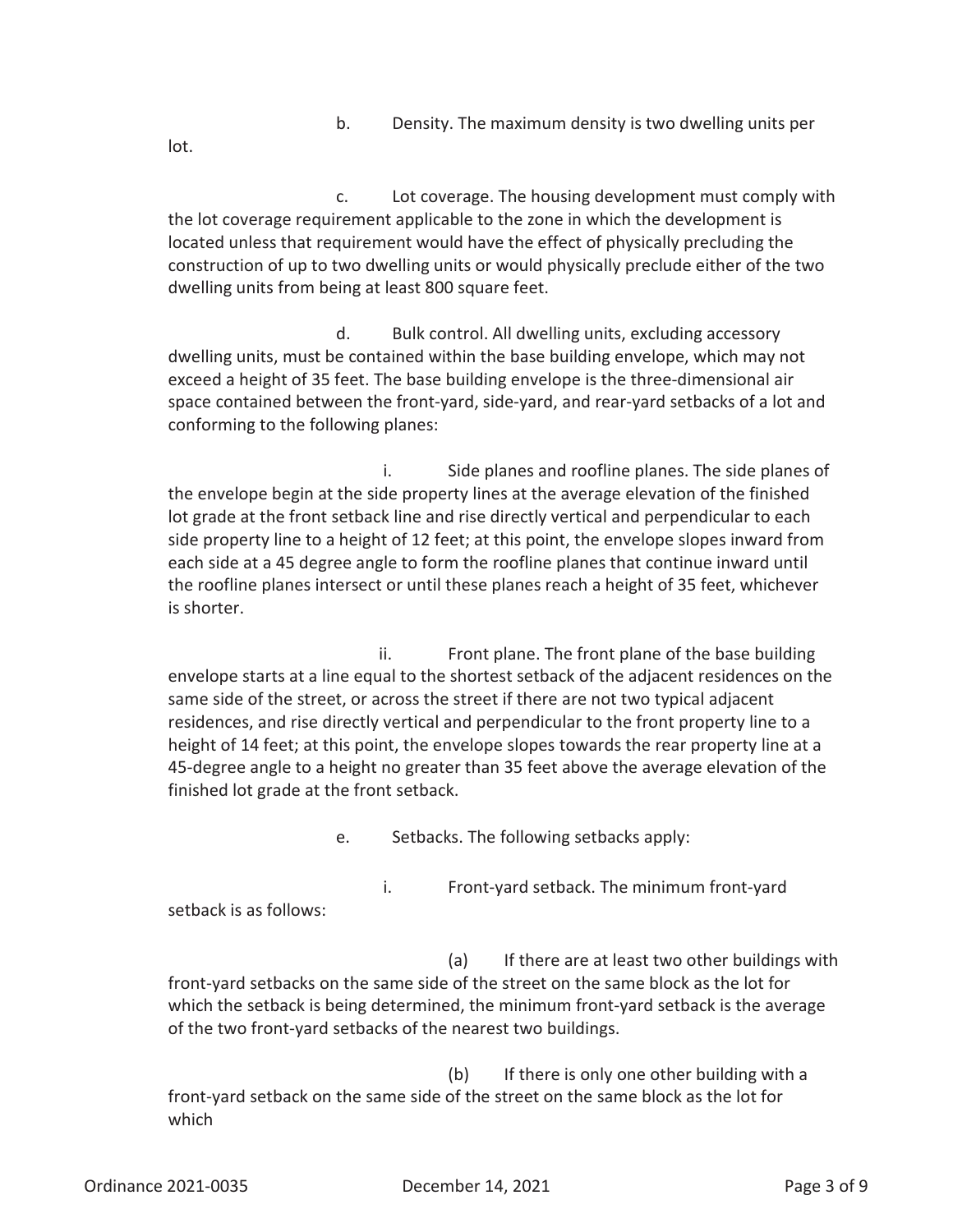the setback is being determined, the minimum front-yard setback is the front-yard setback of the other building.

(c) If there is no other building with a frontyard setback on the same side of the street on the same block as the lot for which the setback is being determined, the minimum front-yard setback is 20 feet.

ii. Interior side-yard setback. The minimum interior side-yard setback is 4 feet.

iii. Street side-yard setback. The minimum street sideyard setback is 12.5 feet.

iv. Rear-yard setback. The minimum rear-yard setback is 4 feet.

v. No setback is required for an existing structure or a structure constructed in the same location and to the same dimensions as an existing structure.

f. Accessory dwelling units. If one of the two proposed dwelling units is an accessory dwelling unit, it must comply with section 17.228.105.

g. Private protected trees. No private protected tree, as defined in section 12.56.020, may be removed unless: (i) leaving the tree in place would have the effect of physically precluding the construction of up to two dwelling units; (ii) leaving the tree in place would physically preclude either of the two dwelling units from being at least 800 square feet; or (iii) removal is authorized by a tree permit under section 12.56.050.

3. Design standards.

a. New construction must comply with the Citywide Infill Housing Design Standards and, if the development is located within a planned unit development, the objective standards set forth in the planned unit development's development guidelines.

b. No portion of an open balcony, deck, stairs, or landing within 10 feet of a rear lot line or side lot line may be higher than 3 feet from the ground unless the rear lot line or side lot line abuts a nonresidential use, alley, public street, or city-approved private street.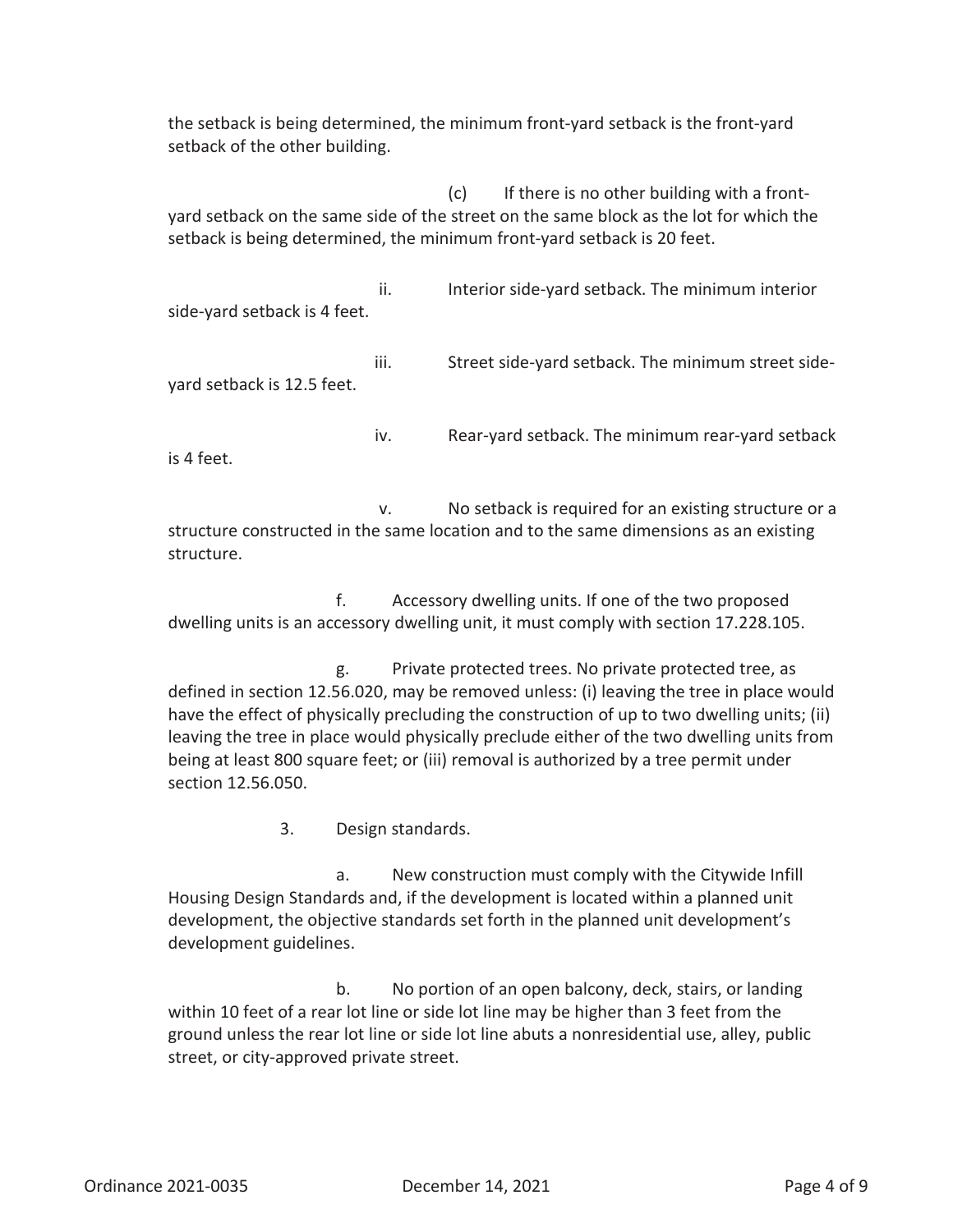c. Garbage, recycling, and organic waste containers for each dwelling unit must have a designated storage area onsite that is screened from view from public streets.

4. Other standards.

a. Fencing. All new fencing must comply with sections 17.620.100 and 17.620.1110, and chapter 12.28.

b. Streets. All housing developments must comply with the applicable, objective standards in chapter 17.502.

c. Alleys. Prior to issuance of a certificate of occupancy or final inspection for any dwelling with alley access, the alley must be named as required by the city and a street sign must be installed as required by the city.

d. Parking.

i. One parking space per dwelling unit is required, except no parking is required in either of the following circumstances:

(a) The site is located within one-half mile of either a high-quality transit corridor, as defined in subdivision (b) of California Public Resources Code section 21155, or a major transit stop as defined in California Public Resources Code section 21064.3; or

(b) There is a car share vehicle located within

one block of the lot.

the property line.

ii. Garages, carports, and parking pads must be at least 10 feet wide and 20 feet deep.

iii. Access to the required on-site parking must be provided by a driveway that complies with the following:

(a) The driveway must be at least 5 feet from

(b) Driveways must have a width of at least 10 feet and a depth of at least 20 feet measured from the right-of-way line, unless the lot is located within the central city and less than 3,200 square feet, in which case the minimum required depth is 18 feet.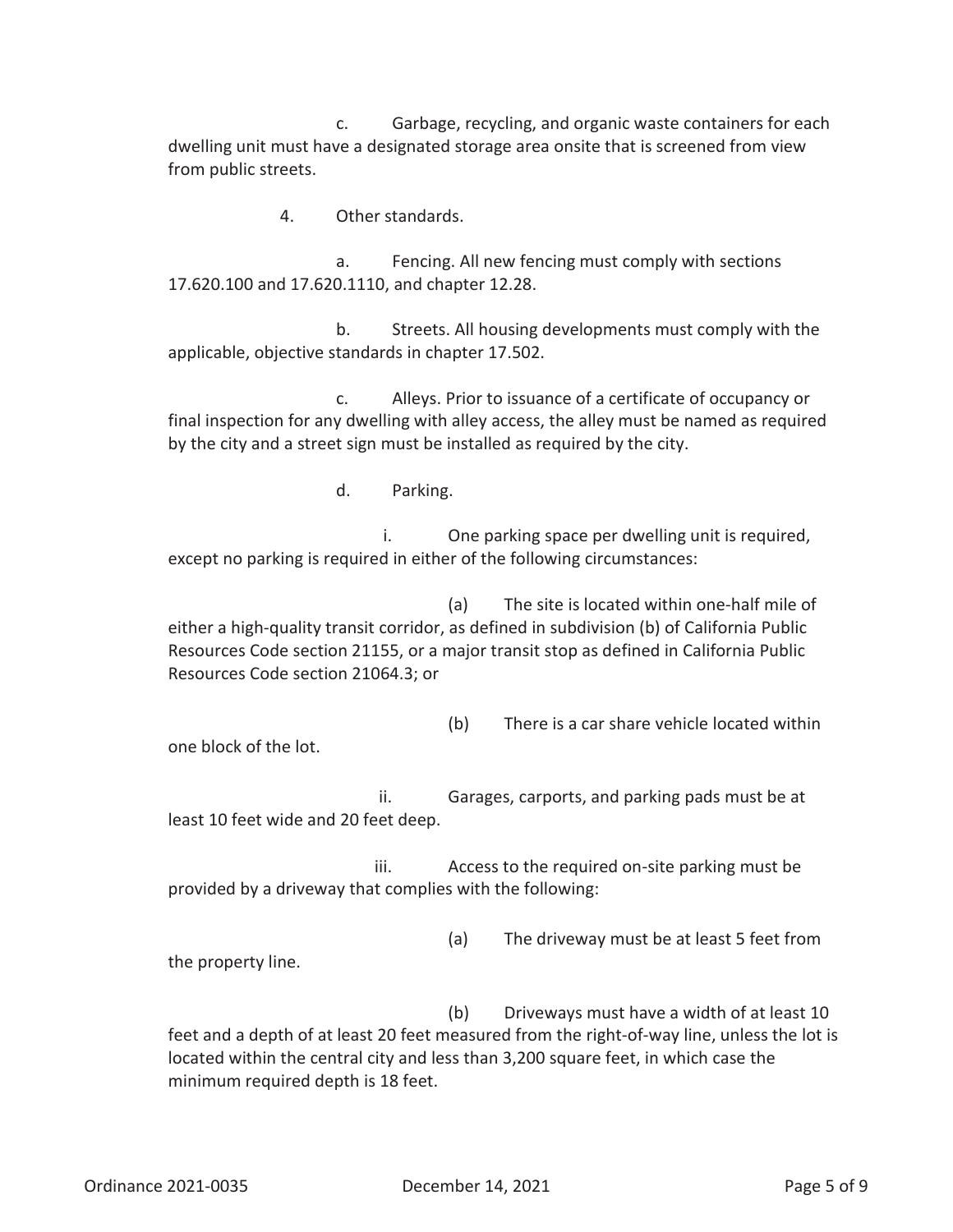(c) Garages accessed from an alley shall be setback at least 4 feet from the right-of-way line.

(d) All driveways and parking pads shall be paved with concrete, decorative pavers, asphaltic concrete, or Portland cement.

(e) All applicable objective standards and other requirements in chapter 17.508.

e. All housing development must comply with the California Building Standards Code, as set forth in title 24 of the California Code of Regulations, including the California Fire Code.

f. All housing developments must comply with all applicable, objective standards set forth in the city code.

B. Findings for denial. Notwithstanding subsection A, the city may deny a housing development project if the building official makes a written finding, based upon a preponderance of the evidence, that the proposed housing development project would have a specific, adverse impact, as defined in subdivision (d)(2) of section 65589.5 of the California Government Code, upon public health and safety or the physical environment and for which there is no feasible method to satisfactorily mitigate or avoid the specific, adverse impact.

# **17.864.030 Urban lot splits eligible for ministerial review under Government Code section 66411.7.**

A. Notwithstanding any other law, the city will ministerially approve a parcel map for an urban lot split if all the following requirements are met:

- 1. General requirements.
	- a. The site is located within the RE or R-1 zones.

b. The parcel map subdivides an existing lot to create no more than two new lots of approximately equal lot area provided that one lot shall not be smaller than 40% of the lot size of the original lot proposed for subdivision.

c. Applicants must sign an affidavit stating that the applicant intends to occupy a dwelling unit on the property as their principal residence for a minimum of three years from the date of the approval of the urban lot split.

d. The project qualifies for ministerial approval under subdivision (a) of California Government Code section 66411.7.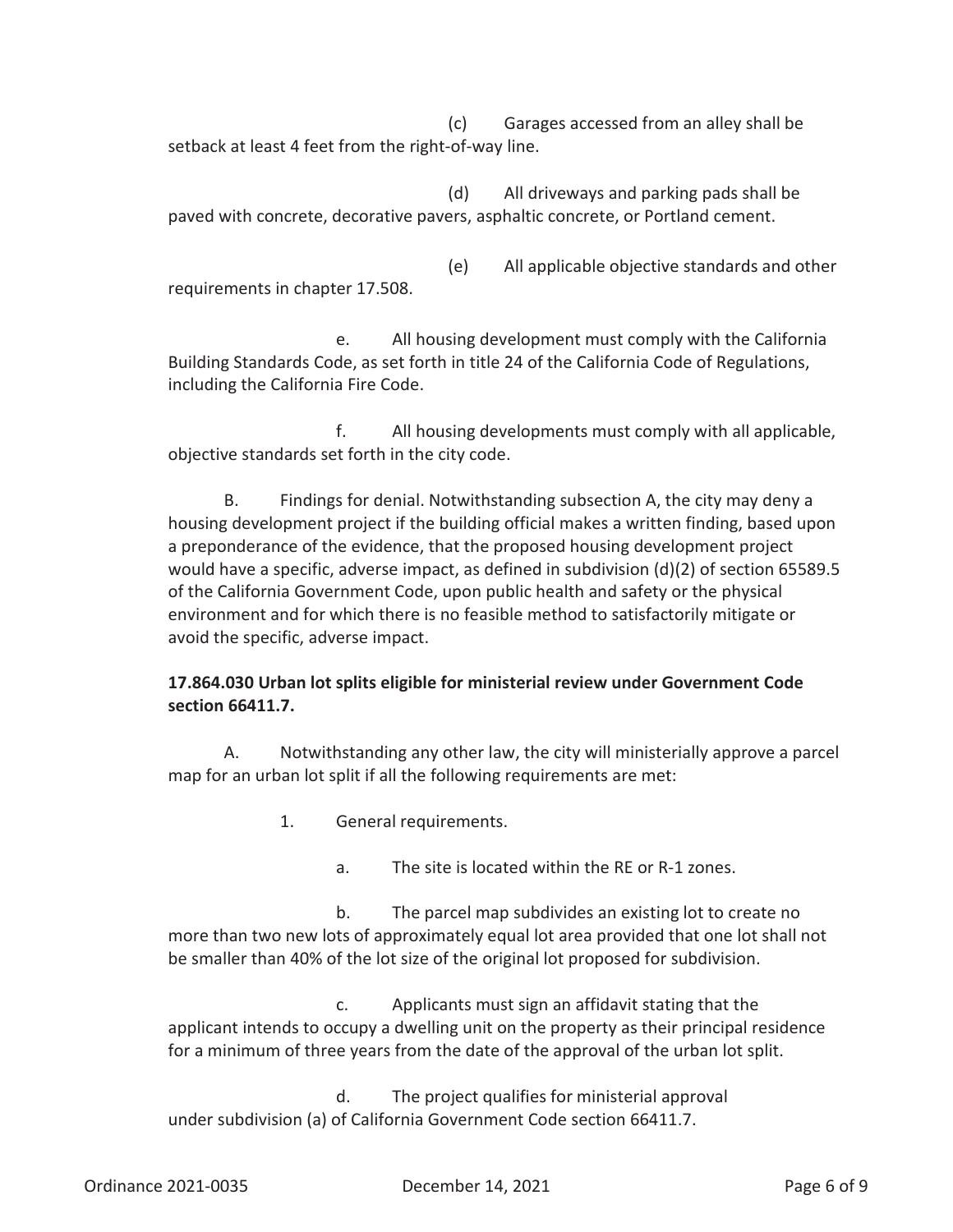- 2. Subdivision standards.
	- a. The minimum lot size for each new lot is 1,200 square feet.
	- b. Each lot shall have either of the following:

i. At least 20 feet of developed public street frontage or public alley frontage; or

ii. An easement for access and the provision of public services and facilities or, in the absence of such an easement, the applicant enters into an agreement for conveyance of easements pursuant to subsection A.2.i of this section.

c. Each lot must have separate water and sewer services.

d. Existing water, sewer, and drainage mains located on the property without easements require dedication of easements in consultation with the Department of Utilities.

e. Prior to recording a parcel map, all existing tax assessments on the property must be paid, excluding taxes owed on any portion of the parcel subject to a pending tax bill segregation application.

f. The parcel map must adequately delineate all existing public easements and any new public easements.

g. The parcel map must comply with all applicable objective requirements of the Subdivision Map Act.

h. The parcel map must comply with all applicable objective standards in chapter 17.832.

i. As determined applicable by the city, prior to or concurrent with recording a parcel map, the subdivider shall enter into agreements for conveyance of easements for the provision of public services and facilities and for the provision of access to the public rights-of-way.

j. All urban lot splits must comply with the California Building Standards Code, as set forth in title 24 of the California Code of Regulations, including the California Fire Code.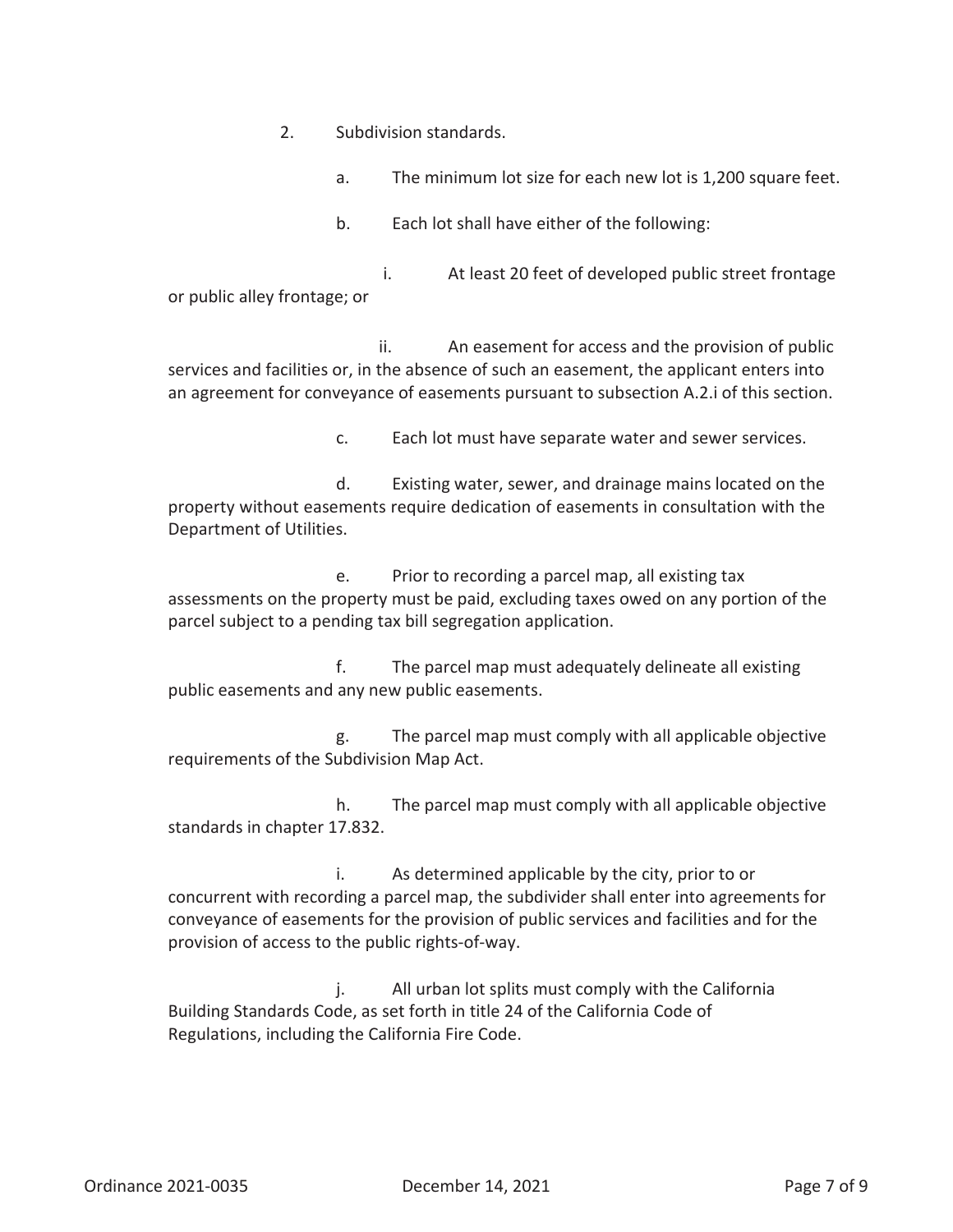k. All urban lot splits must comply with all applicable objective standards set forth in the city code.

B. Findings for denial. Notwithstanding subsection A, the city may deny an urban lot split if the building official makes a written finding, based upon a preponderance of the evidence, that the proposed housing development project would have a specific, adverse impact, as defined in subdivision (d)(2) of section 65589.5 of the California Government Code, upon public health and safety or the physical environment and for which there is no feasible method to satisfactorily mitigate or avoid the specific, adverse impact.

# **SECTION 4.**

- A. Section 17.808.160 of the Sacramento City Code is hereby amended as follows:
- 1. Subsection E is hereby amended to read as follows:

E. Housing projects that are subject to ministerial review under another provision of this title.

2. Subsection F is hereby added to read as follows:

F. Urban lot splits that are subject to ministerial review under chapter 17.864.

B Except as amended by subsection A above, all provisions of section 17.808.160 remain unchanged and in full effect.

# **SECTION 5.**

To timely comply with Senate Bill 9, this interim ordinance is adopted as an emergency measure under City Charter section 32(g)(2) and is effective January 1, 2022.